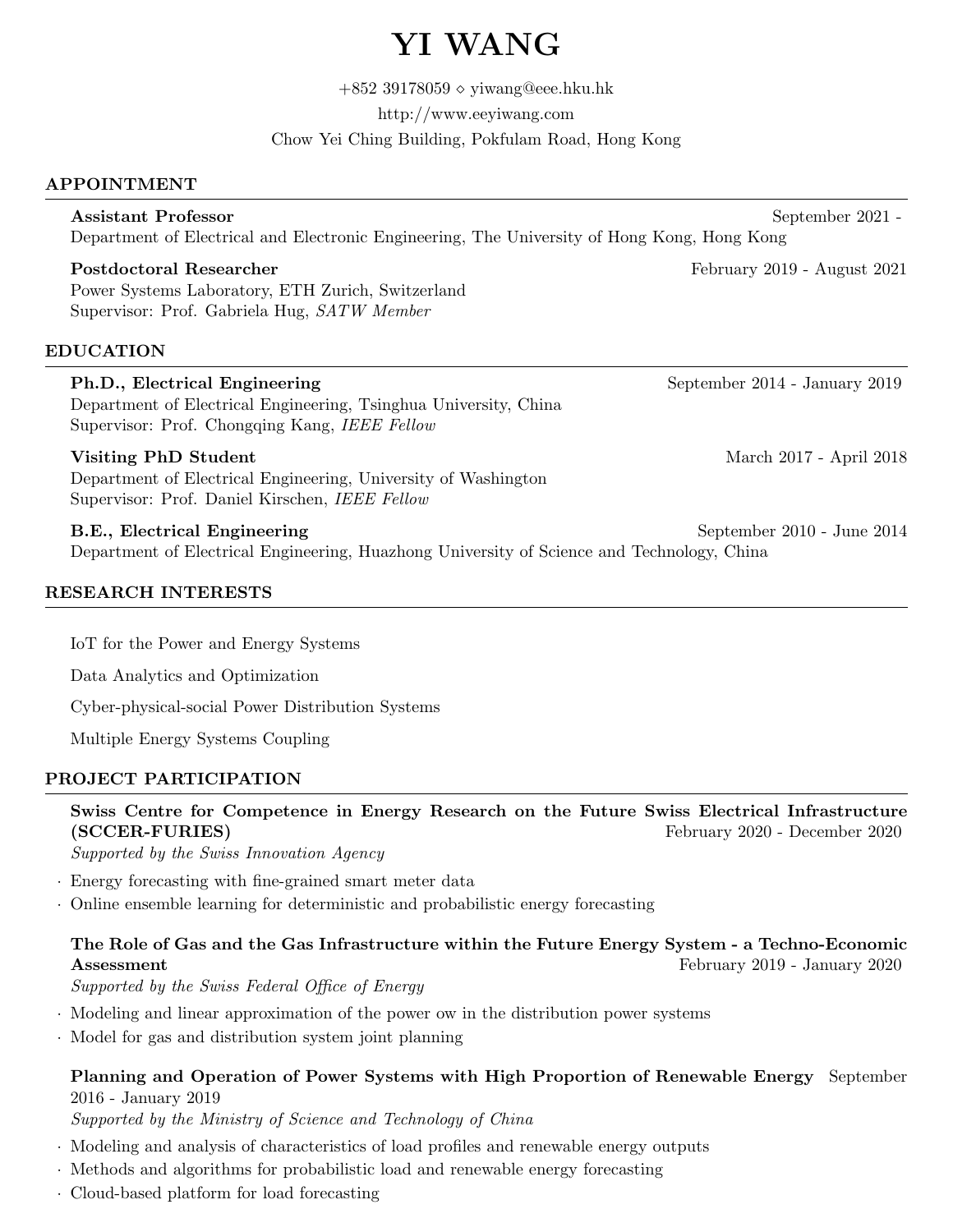#### Low-carbon and Efficient Multiple Energy Systems for Renewable Energy Integration September 2015 - January 2019

Supported by NSFC Key Collaborative Research Initiative

- · Standardized modeling of multiple energy systems including electricity, gas, cooling, and heating systems
- · Optimal planning of distinct multiple energy systems
- · Development of software for automatic modeling of multiple energy systems

# Forecasting of Electricity Consumption at Different Temporal and Spatial Scales September 2015 - December 2016

Supported by China Southern Power Grid Company

- · Ensemble load forecasting methods for multiple areas and multiple time scales
- · Effect of temperature and humidity on the electricity demand
- · Effect of various economic factors on how the electricity demand interact with various economic factors
- · Development of middle and long-term load forecasting system and early warning system

#### Business Models and Market Mechanisms of Energy Internet May 2015 - November 2015 Supported by National Energy Administration of China

- · Basic definition of Energy Internet from different perspectives.
- · Potential business models and market mechanisms of future Energy Internet
- · Roadmap for the development of the Energy Internet

# Wind Power Optimization Planning Considering Power Grid Adaptability September 2014 - October 2015

Supported by State Grid Corporation of China

- · Planning model for clustered wind farms considering the capacity credit using ordinal optimization theory
- · Development of ordinal planning software for multiple wind farms

# Power System Uncertainty Analysis September 2014 - December 2017

Supported by National Science Foundation of China

- · Uncertainty modeling using copula theory
- · High dimensional dependencies analysis and modeling method for power systems uncertainties
- · Probabilistic load flow calculation methods for power systems with high penetration of renewable energy

# MEMBERSHIP

- Member, IEEE Power and Energy Society
- Member, IET
- Member, International Institute of Forecasters

# ACADEMIC SERVICES

#### Editorial Services

- Associate Editor, IEEE Transactions on Smart Grid (January 2022-)
- Associate Editor, IEEE Systems Journal (October 2021-)
- Associate Editor, IET Renewable Power Generation (August 2019-)
- Associate Editor, IET Smart Grid (May 2019- December 2021)
- Editor, International Transactions on Electrical Energy Systems (January 2019- December 2021)
- Subject Editor, CSEE Journal of Power & Energy Systems (January 2019- December 2021)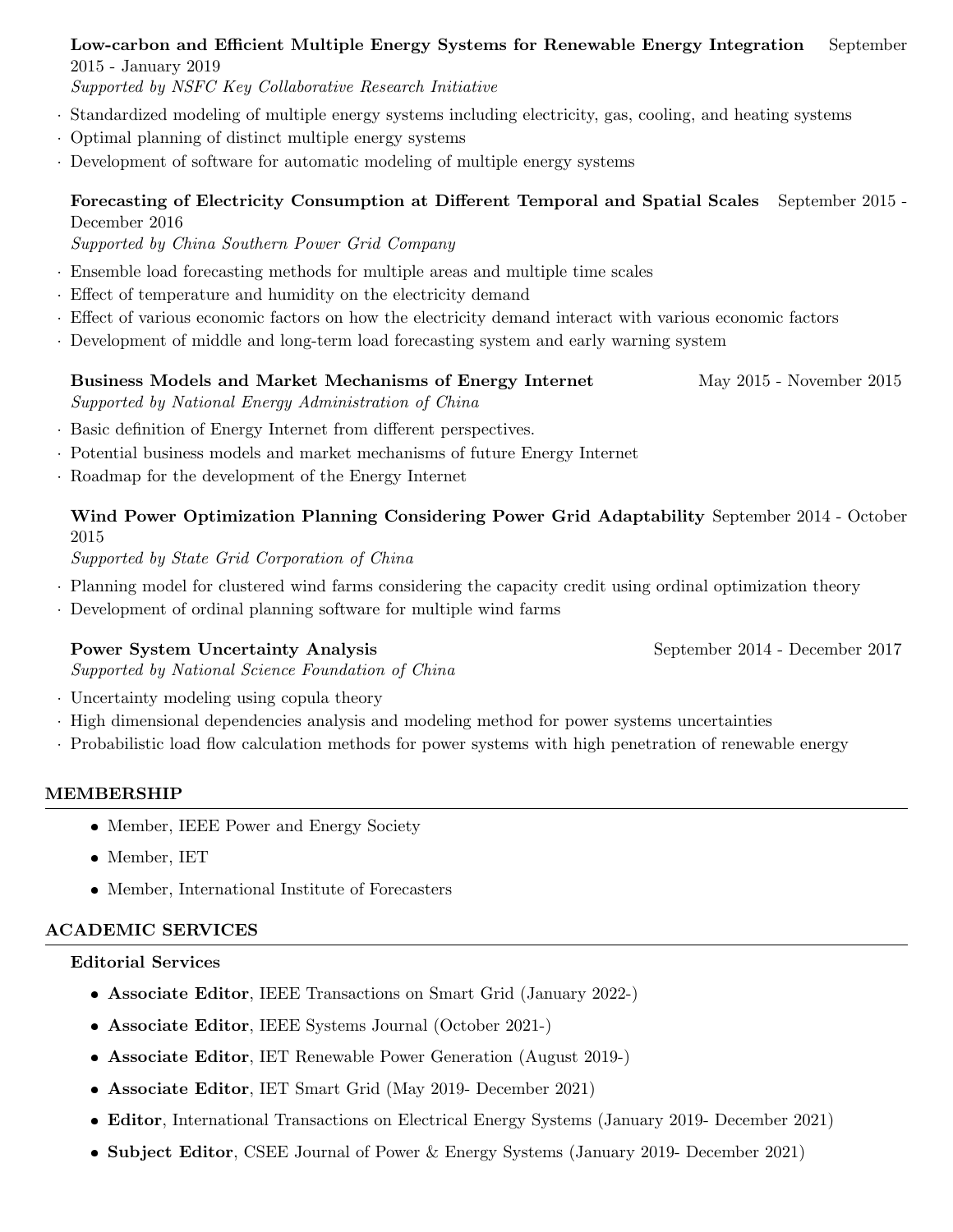- Lead Editor, International Transactions on Electrical Energy Systems Special Section on *Data Analytics* and Machine Learning for the Energy Internet (March 2019)
- **Guest Editor**, International Journal of Electrical Power & Energy Systems Special Section on *Integration* of Distributed Energy Resources via Transactive Energy; Towards Energy Internet (March 2020)

# Professional Organization

- Secretary, CIGRE Working Group on Application of 5G Technology to Smart Grids (2022-)
- Secretary, IEEE Customer Systems & Smart Buildings Subcommittee (2021-)
- Secretary, IEEE PES Working Group on Energy Forecasting (2019-)
- Vice-chair, IEEE PES Working Group on Load Aggregator and Distribution Market (2019-)
- Secretary, IEEE PES Working Group on Load Aggregator and Distribution Market (2018-2019)

# Conference Organization

- Technical Program Committee (TPC) Member, IET Renewable Power Generation Conference 2020
- Panel Session Chair, Smart Meter Data Analytics in Retail Market, IEEE PES General Meeting 2019
- Panel Session Chair, Probabilistic Energy Forecasting, IEEE PES General Meeting 2019
- Panel Session Chair, Observability and Controllability of Power Distribution System in Big Data Era, IEEE PES General Meeting 2020

# Peer Reviewer in Journals

- Proceedings of the IEEE
- IEEE Transactions on Power Systems
- IEEE Transactions on Smart Grid
- IEEE Transactions on Sustainable Energy
- IEEE Transactions on Industrial Informatics
- IEEE Transactions on Industrial Electronics
- IEEE Power Engineering Letters
- IET Smart Grid
- International Journal of Forecasting
- Journal of Forecasting
- Applied Energy
- International Journal of Electrical Power & Energy Systems
- International Transactions on Electrical Energy Systems
- Journal of Modern Power Systems and Clean Energy
- CSEE Journal of Power and Energy Systems
- Electric Power Systems Research
- Journal of Electrical Engineering and Technology
- Proceedings of the CSEE (Chinese Journal)
- Power System Technology (Chinese Journal)
- Automation of Electric Power Systems (Chinese Journal)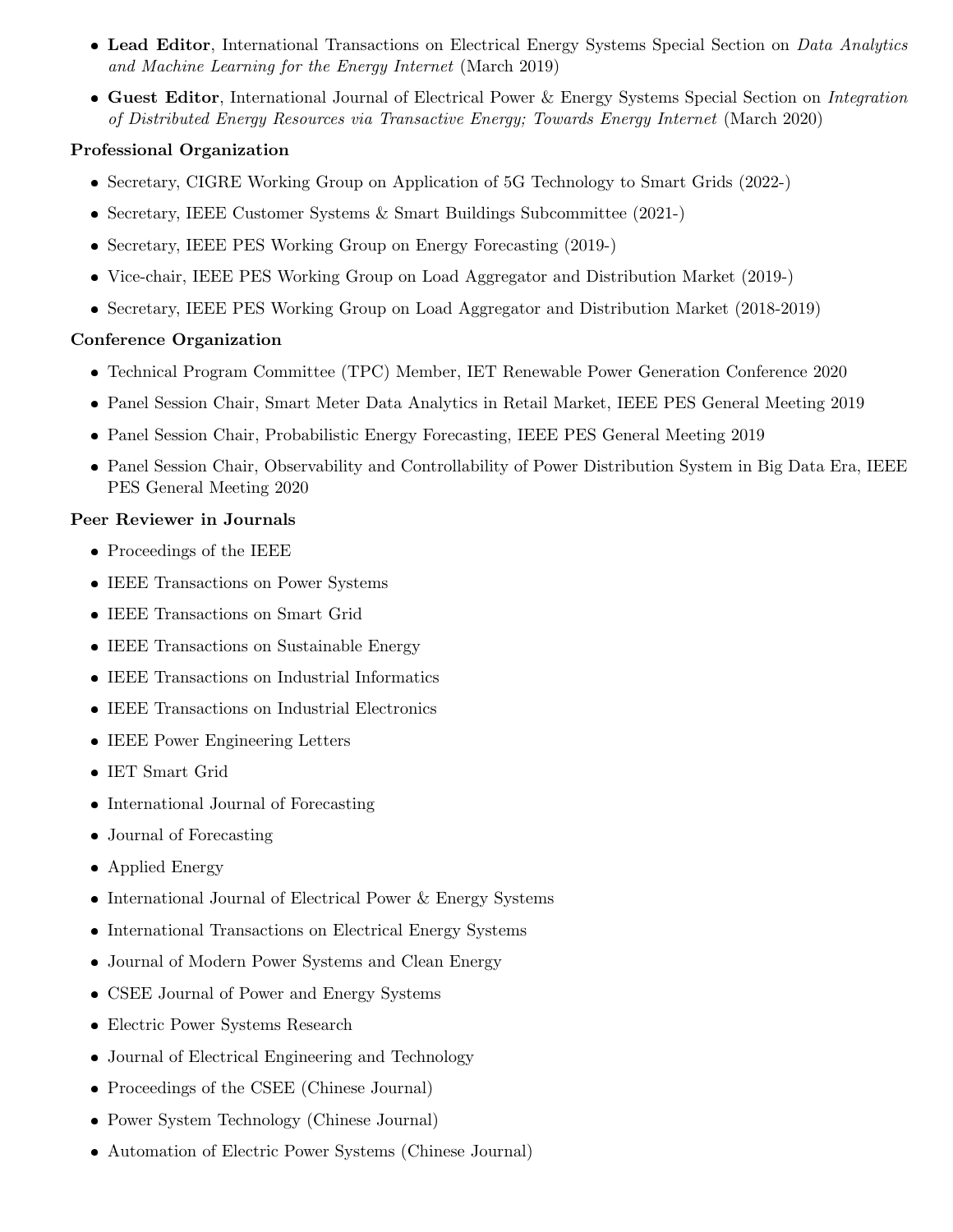# AWARDS

| • IEEE Transactions on Smart Grid Top 5 Reviewer,<br>Awarded by the IEEE Transactions on Smart Grid Editorial Broad                                                                                                                                                                    | December 2021    |
|----------------------------------------------------------------------------------------------------------------------------------------------------------------------------------------------------------------------------------------------------------------------------------------|------------------|
| • IEEE Transactions on Smart Grid Best Reviewer,<br>Awarded by the IEEE Transactions on Smart Grid Editorial Broad                                                                                                                                                                     | December 2019    |
| • The First Prize, Prize for Progress in Science and Technology, 11/15,<br>for the project "Key Technologies and Engineering Applications in Modeling and Optimization of Large-scale<br>Power System Operation and Decision-making,"<br>Awarded by the National Ministry of Education | October 2019     |
| • Outstanding Scientific Paper,<br>for the paper "Electrical Consumer Behavior Model: Basic Concept and Research Framework,"<br>Awarded by the China Association for Science and Technology                                                                                            | September 2019   |
| • Tsinghua Outstanding PhD Thesis,<br>Awarded by Tsinghua University                                                                                                                                                                                                                   | <b>July 2019</b> |
| • Tsinghua Outstanding PhD Graduate,<br>Awarded by Tsinghua University                                                                                                                                                                                                                 | <b>July 2019</b> |
| • Frontrunner 5000 Paper,<br>for the paper "Review and Prospect of Optimal Planning and Operation of Energy Hub in Energy Internet,"<br>Awarded by the China Association for Science and Technology                                                                                    | May 2019         |
| • Gold Medal, International Exhibition of Inventions of Geneva, $6/6$ ,<br>Awarded by the International Exhibition of Inventions of Geneva                                                                                                                                             | April 2019       |
| • Beijing Outstanding PhD Graduate,<br>Awarded by the Beijing Ministry of Education                                                                                                                                                                                                    | January 2019     |
| • The Second Price, Outstanding Scientific Paper,<br>for the paper "Review and Prospect of Optimal Planning and Operation of Energy Hub in Energy Internet,"<br>Awarded by the Chinese Society for Electrical Engineering                                                              | December 2018    |
| • The Third Price, Outstanding Scientific Paper,<br>for the paper "Blockchain Technique in the Energy Internet: Preliminary Research Framework and Typical<br>Applications,"                                                                                                           |                  |
| Awarded by the Chinese Society for Electrical Engineering                                                                                                                                                                                                                              | December 2018    |
| • IEEE Transactions on Power Systems Outstanding Reviewer,<br>Awarded by the IEEE Transactions on Power Systems Editorial Broad                                                                                                                                                        | December 2018    |
| • IEEE Transactions on Smart Grid Best Reviewer,<br>Awarded by the IEEE Transactions on Smart Grid Editorial Broad                                                                                                                                                                     | December 2018    |
| • Doctoral National Scholarship,<br>Awarded by the Chinese Ministry of Education                                                                                                                                                                                                       | September 2018   |
| • Siebel Scholar Award,<br>Awarded by Thomas and Stacey Siebel Foundation                                                                                                                                                                                                              | September 2018   |
| • Academic Rookie Nomination,<br>Awarded by Tsinghua University                                                                                                                                                                                                                        | May 2018         |
| • IET Best PhD Student Award,<br>Awarded by the Institution of Engineering and Technology (IET)                                                                                                                                                                                        | April 2018       |
| • IEEE Transactions on Smart Grid Best Reviewer,<br>Awarded by the IEEE Transactions on Smart Grid Editorial Broad                                                                                                                                                                     | December 2017    |
| • Doctoral National Scholarship,<br>Awarded by the Chinese Ministry of Education                                                                                                                                                                                                       | September 2017   |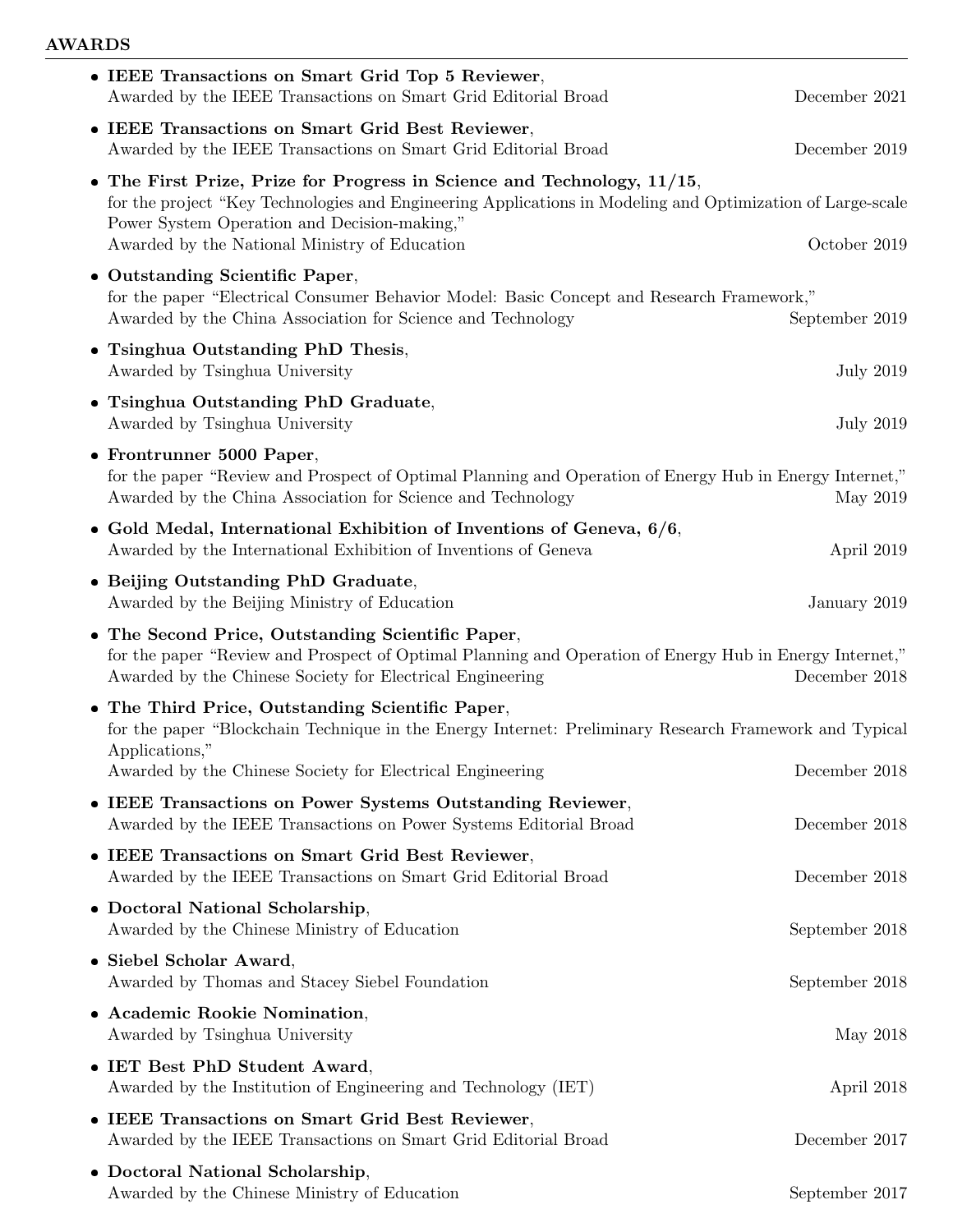| • Tsinghua Science & Technology Best Paper Awards,<br>Awarded by the Tsinghua Science & Technology Editorial Broad                 | August 2017    |
|------------------------------------------------------------------------------------------------------------------------------------|----------------|
| • Outstanding Reviewer of Electric Power Systems Research,<br>Awarded by the Electric Power Systems Research Editorial Broad       | March 2017     |
| • IEEE Transactions on Power Systems Outstanding Reviewer,<br>Awarded by the IEEE Transactions on Power Systems Editorial Broad    | December 2016  |
| • Doctoral National Scholarship,<br>Awarded by the Chinese Ministry of Education                                                   | September 2016 |
| • Excellent Paper of the Thirteenth National Annual Conference for Doctoral Students,<br>Awarded by China Renewable Energy Society | May 2015       |
| • Scholarships for Future Scholars,<br>Awarded by Tsinghua University                                                              | September 2014 |
| • Excellent Bachelor Degree Thesis of Hubei Province, China,<br>Awarded by the Hubei Ministry of Education                         | July 2014      |
| • Undergraduate National Scholarship,<br>Awarded by the Chinese Ministry of Education                                              | September 2013 |
| • Undergraduate National Scholarship,<br>Awarded by the Chinese Ministry of Education                                              | September 2012 |
| • Undergraduate National Scholarship,<br>Awarded by the Chinese Ministry of Education                                              | September 2011 |

#### SUPERVISING

#### Bachelor Thesis

- Dahua Gan, Key technologies for probabilistic load forecasting, Tsinghua University, 2018 (co-supervise)
- Jiawei Zhang, Topology identification for non-PMU distribution networks with high penetration of renewable energy, Tsinghua University, 2019 (co-supervise)

#### Semester Thesis

- Luzian Lebovitz, Machine learning for power network partition, ETH Zurich, 2019
- Michele Chamberlin, Probabilistic building energy demand forecasting, ETH Zurich, 2019
- Felix Sperr, Low-carbon multiple energy systems planning, ETH Zurich, 2019
- Imane Lahmam Bennani, Bridging smart meter data with socio-demographic information of consumers, ETH Zurich, 2019
- Leandro Von Krannichfeldt, Online ensemble energy forecasting, ETH Zurich, 2019
- Aoife Henry, A Novel Online Fuzzy K-Means Algorithm for Real-Time Load Profiling, ETH Zurich, 2019
- Adrian Lang, Data aggregation point placements for smart sensors in the smart grid, ETH Zurich, 2020
- Joachim Schaeffer, Online ensemble learning for short-term load forecasting, ETH Zurich, 2020
- Can Gokbulut, Data Markets for Collaborative Wind Power Forecasting, ETH Zurich, 2020
- Julie Keisler, Benchmark electric power consumption forecasting algorithms, ETH Zurich, 2020

#### Master Thesis

- Jialun Zhang, Generalized Cost-oriented Energy Forecasting and Its Ensemble Strategy, ETH Zurich, 2020
- Leandro Von Krannichfeldt, Online ensemble energy forecasting, ETH Zurich, 2020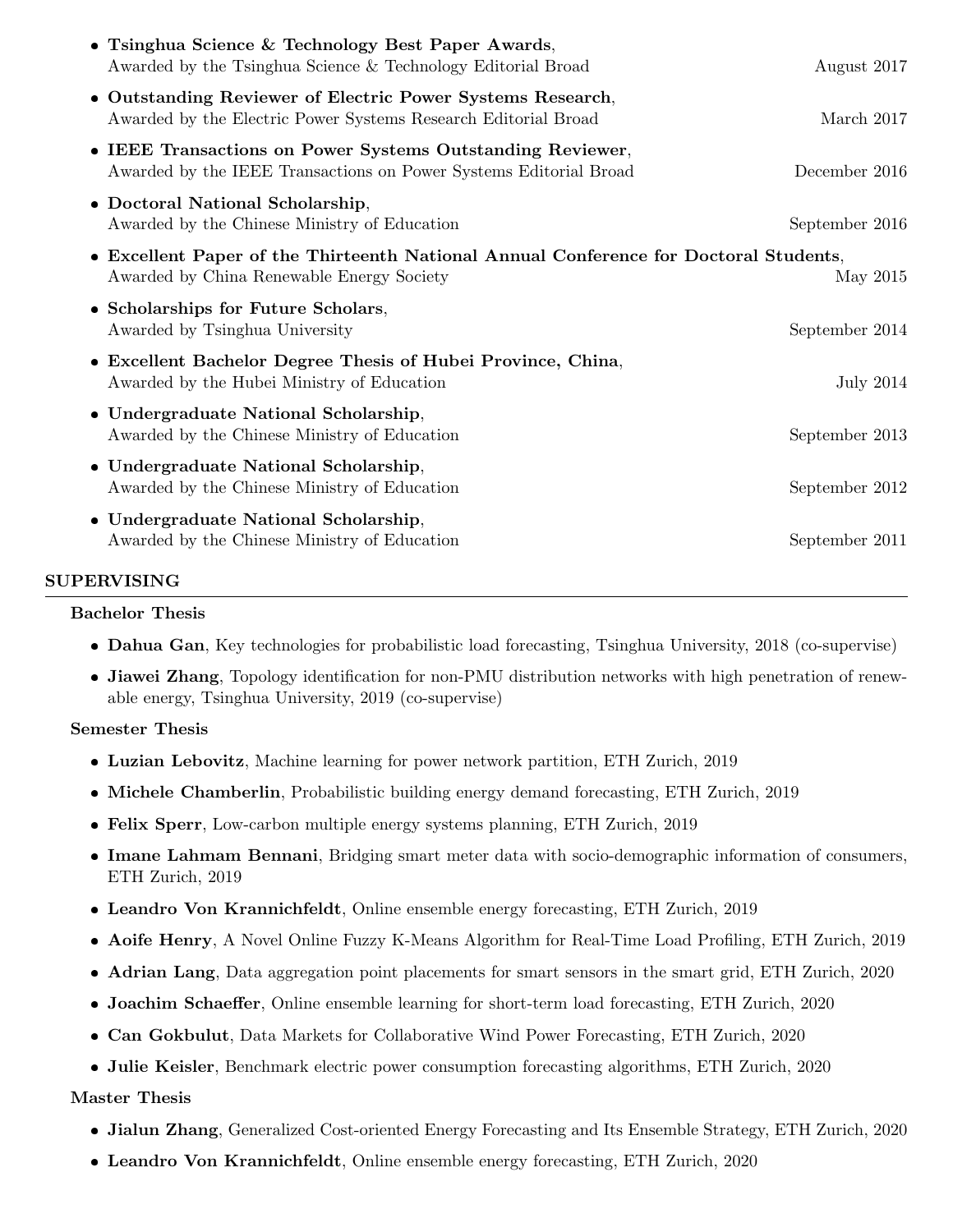- Chenyu Zhou, Spatial-Temporal Demand Response of Base Stations in Cellular Networks, ETH Zurich, 2021
- Mert Karacelebi, Prediction of possible power system blackouts with machine learning algorithms, ETH Zurich, 2021 (co-supervise)
- Shams Taha, Learning to Run a Power Network by Predicting Power Flows under Varying Grid Topology, ETH Zurich, 2021 (co-supervise)

#### TEACHING

- Power System Forecasting Technology (Chongqing Kang, 32 hour), Teaching assistant, Tsinghua University, 2016/2017
- Big Data Analytics in Electrical Engineering (Chongqing Kang, 32 hour), Teaching assistant, Tsinghua University, 2018
- Power System Analysis (Gabriela Hug, 32 hour), Teaching assistant, ETH Zurich, 2019
- Introduction to Electric Power Transmission: System & Technology (Gabriela Hug, 32 hour), Teaching assistant, ETH Zurich, 2019
- Optimization in Energy Systems (Gabriela Hug, 32 hours), Teaching assistant, ETH Zurich, 2021

#### RESEARCH PUBLICATIONS

Google Citation  $> 4000$ , h-index=31, i10-index = 51 [\(Google Scholar\)](https://scholar.google.com/citations?user=KYDSElAAAAAJ&hl=zh-CN)

#### Monograph

- M1 Yi Wang, Qixin Chen, Chongqing Kang, "Smart Meter Data Analytics: Electricity Consumer Behavior Modeling, Aggregation, and Forecasting", 292 pages, Springer, 2020.
- M2 Ning Zhang, Chongqing Kang, Ershun Du, Yi Wang, "Analytics and Optimization for Renewable Energy Integration", 380 pages, CRC Press, 2019.

#### Submitted Papers

- S1 Yi Wang, Ning Gao, and Gabriela Hug, "Personalized Federated Learning for Individual Consumer Load Forecasting," CSEE Journal of Power and Energy Systems, submitted.
- S2 Yi Wang, Mengshuo Jia, Leandro Von Krannichfeldt, Mingyang Sun, and Gabriela Hug, "Federated Clustering for Electricity Consumption Pattern Extraction," IEEE Transactions on Smart Grid, submitted.
- S3 Fangyuan Si, Wenjie Qiao, Yi Wang\*, Peng-Yong Kong, and Ning Zhang, "Distributed Optimization for Integrated Energy Systems with Secure Multi-Party Computation," IEEE Internet of Things Journal, submitted.
- S4 Bottieau, Jeremie, Yi Wang\*, Zacharie De Greve, Francois Vallee, and Jean-Francois Toubeau, "Interpretable Transformer Model for Capturing Regime Switching Effects of Real-Time Electricity Prices," IEEE Transactions on Power Systems, submitted.
- S5 Dawei Qiu, Jianhong Wang, Zihang Dong, Yi Wang\*, and Goran Strbac, "Mean-Field Multi-Agent Reinforcement Learning for Peer-to-Peer Multi-Energy Trading," IEEE Transactions on Smart Grid, submitted.
- S6 Jean-Francois Toubeau, Fei Teng, Thomas Morstyn, Leandro Von Krannichfeldt, and Yi Wang\*, "Privacy-Preserving Probabilistic Voltage Forecasting in Local Energy Communities," IEEE Transactions on Smart Grid, submitted.
- S7 Jialun Zhang, Yi Wang<sup>\*</sup>, and Gabriela Hug, "Cost-Oriented Load Forecasting," *Electric Power Systems* Research, submitted.
- S8 Miha Grabner, Yi Wang, Qingsong Wen, Bostjan Blazic, and Vitomir Struc, "A Global Modeling Approach for Load Forecasting in Distribution Networks," IEEE Transactions on Smart Grid, submitted.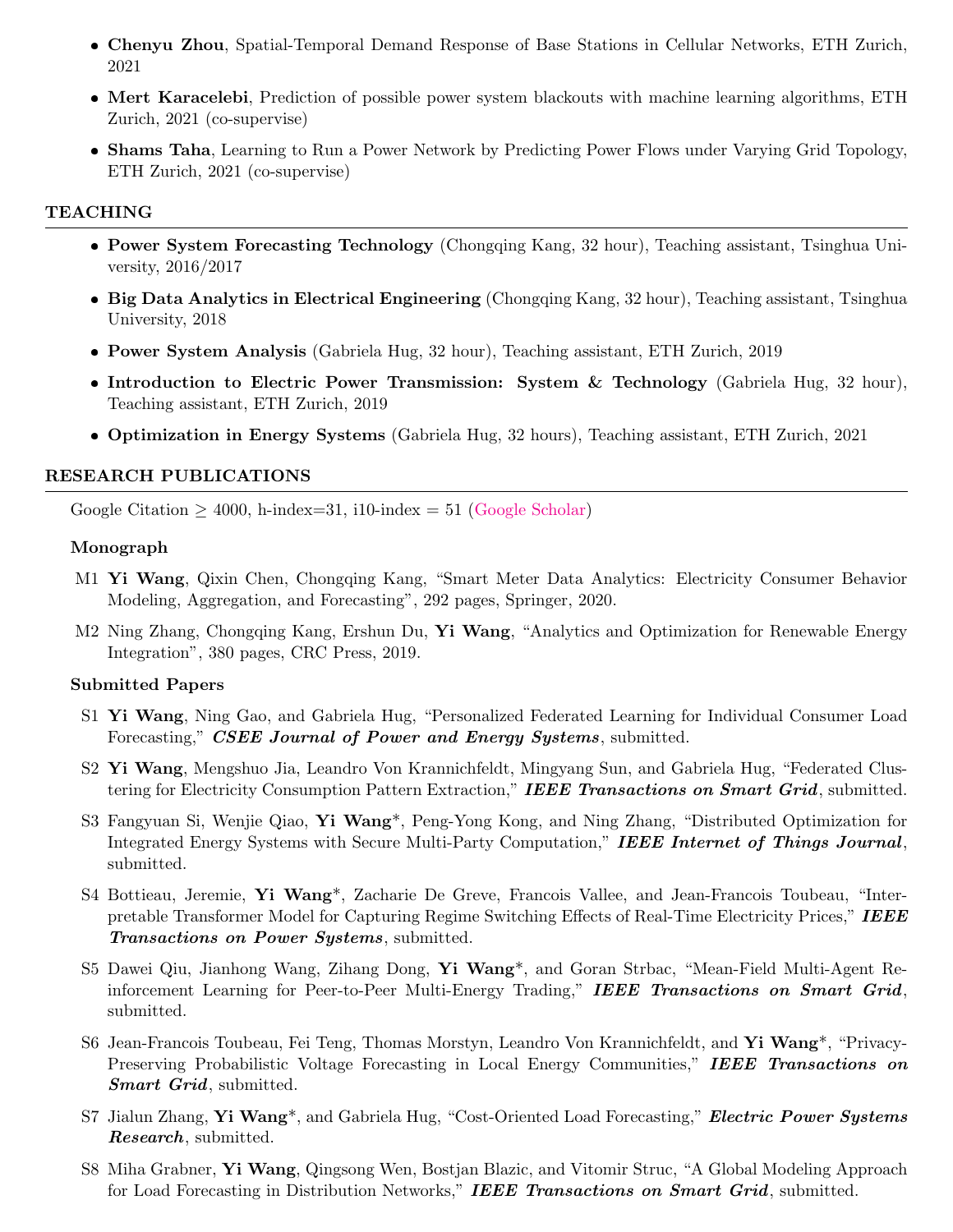- S9 Seyyed Ahmad Hosseini, Jean-Francois Toubeau, Zacharie De Greve, Yi Wang, Nima Amjady, and Francois Vallee, "Data-Driven Multi-Resolution Probabilistic Energy and Reserve Scheduling of Wind Power," IEEE Transactions on Power Systems, submitted.
- S10 Yihong Zhou, Zhaohao Ding, and Yi Wang, "Robust Load Forecasting towards Adversarial Attacks via Bayesian Learning," **IEEE Transactions on Power Systems**, submitted.
- S11 Mostafa Farrokhabadi, Jethro Browell, Yi Wang, Stephen Makonin, Wencong Su, and Hamidreza Zareipour, "Day-Ahead Electricity Demand Forecasting Competition: Post-COVID Paradigm," IEEE Open Access Journal of Power and Energy, submitted.

#### Accepted Journal Papers

- AJ1 Cheng Feng, Yi Wang\*, Xuanyuan Wang, and Qixin Chen, "Device Access Optimization for Virtual Power Plants in Heterogeneous Networks," IEEE Transactions on Smart Grid, in press.
- AJ2 Leandro Von Krannichfeldt, Yi Wang<sup>\*</sup>, Thierry Zufferey, and Gabriela Hug, "An Online Ensemble Approach for Probabilistic Wind Power Forecasting," IEEE Transactions on Sustainable Energy, in press.
- AJ3 Chenyu Zhou, Cheng Feng, and Yi Wang\*, "Spatial-Temporal Energy Management of Base Stations in Cellular Networks," IEEE Internet of Things Journal, in press.
- AJ4 Adrian Lang, Yi Wang\*, Cheng Feng, Eleni Stai, and Gabriela Hug, "Data Aggregation Point Placements for Smart Meters in the Smart Grid," IEEE Transactions on Smart Grid, in press.
- AJ5 Jean-Francois Toubeau, Thuy-Hai Nguyen, Hooman Khaloie, Yi Wang\*, and Francois Vallee, "Forecast-Driven Stochastic Scheduling of a Virtual Power Plant in Energy and Reserve Markets," IEEE Systems Journal, in press.
- AJ6 Yang Li, Jiazheng Li, and Yi Wang\*, "Privacy-preserving Spatiotemporal Scenario Generation of Renewable Energies: A Federated Deep Generative Learning Approach," IEEE Transactions on Industrial Informatics, in press.
- AJ7 Yuxuan Gu, Kedi Zheng, Yi Wang, Kai Liu, and Qixin Chen, "An Online Approach for Partial Topology Recovery in LMP Markets," **International Journal of Electrical Power & Energy Systems**, in press.
- AJ8 Jean-Francois Toubeau, Jeremie Bottieau, Yi Wang<sup>\*</sup>, and Francois Vallee, "Interpretable Probabilistic Forecasting of Imbalances in Renewable-Dominated Electricity Systems," IEEE Transactions on Sustainable **Energy**, in press.
- AJ9 Yi Wang, Luzian Lebovitz, Kedi Zheng, and Yao Zhou, "Consensus Clustering for Bi-objective Power Network Partition," CSEE Journal of Power and Energy Systems, in press.
- AJ10 Jiawei Zhang, Yi Wang, Mingyang Sun, and Ning Zhang, "Two-Stage Bootstrap Sampling for Probabilistic Load Forecasting," **IEEE Transactions on Engineering Management**, in press.

#### English Journal Papers

- EJ1 Yi Wang, Leandro Von Krannichfeldt, Thierry Zufferey, and Jean-Francois Toubeaub, "Short-term nodal voltage forecasting for power distribution grids: An ensemble learning approach," **Applied Energy**, 2021, 304:117880.
- EJ2 Yi Wang, Imane Lahmam Bennani, Xiufeng Liu, Mingyang Sun, and Yao Zhou, "Electricity Consumer Characteristics Identification: A Federated Learning Approach," IEEE Transactions on Smart Grid, 2021, 12(4):3637-3647.
- EJ3 Jean-Francois Toubeau, Thomas Morstyn, Jeremie Bottieau, Kedi Zheng, Dimitra Apostolopoulou, Zacharie De Greve, Yi Wang<sup>\*</sup>, and Francois Vallee, "Capturing Spatio-Temporal Dependencies in the Probabilistic Forecasting of Distribution Locational Marginal Price," IEEE Transactions on Smart Grid, 2021, 12(3):2663-2674.
- EJ4 Yinxiao Li, Yi Wang, and Qixin Chen, "Promoting PV Accommodation in ADNs Incorporating Transformer Dynamic Thermal Rating," **IEEE Transactions on Smart Grid**, 2021, 12(3):1989-1999.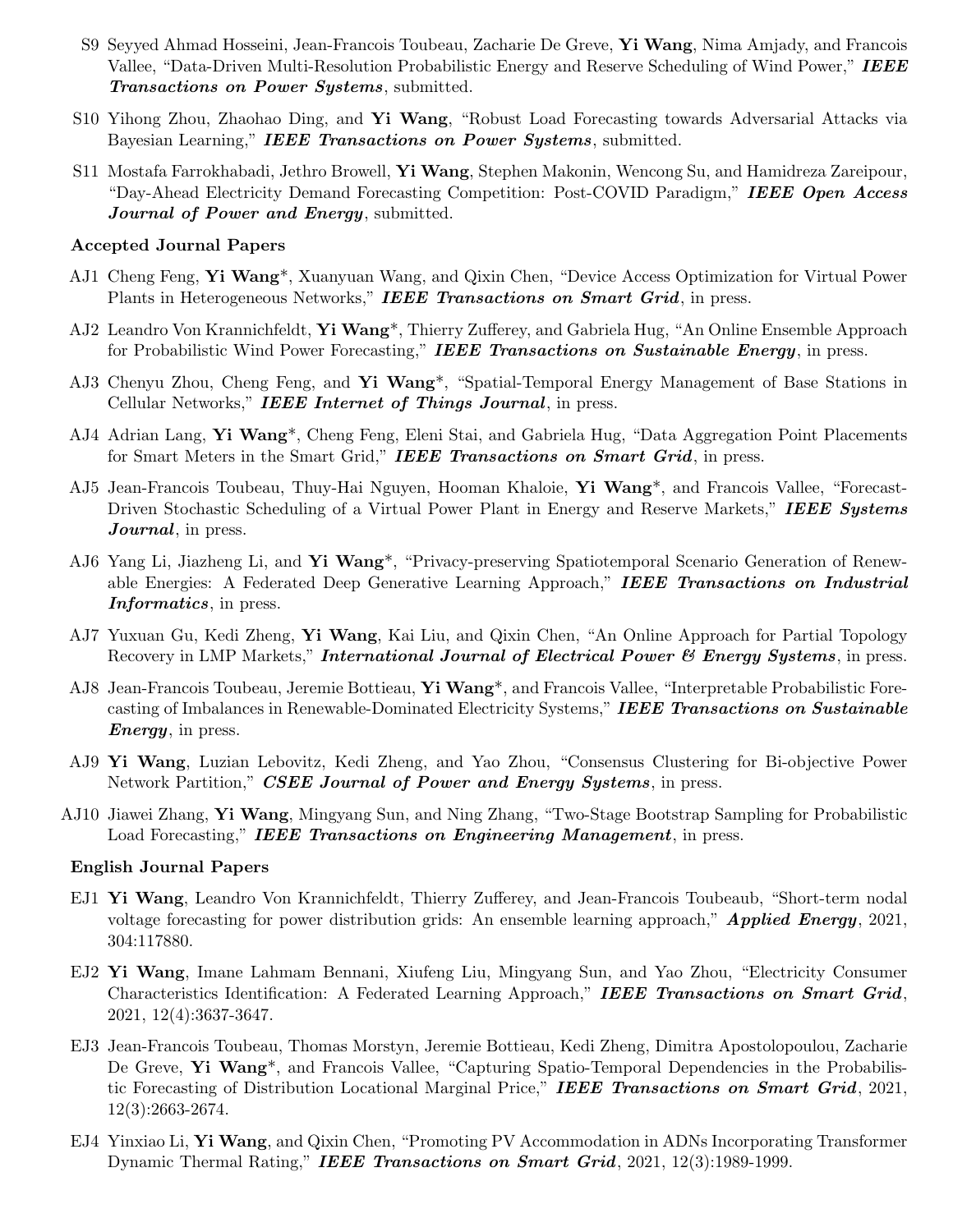- EJ5 Mengshuo Jia, Yi Wang, Chen Shen, and Gabriela Hug, "Privacy-Preserving Distributed Clustering for Electrical Load Profiling," IEEE Transactions on Smart Grid,  $2021$ ,  $12(2):1429-1444$ .
- EJ6 Mengshuo Jia, Yi Wang, Chen Shen, and Gabriela Hug, "Privacy-preserving Distributed Probabilistic Load Flow," IEEE Transactions on Power Systems, 2021, 36(2):1616-1627.
- EJ7 Cheng Feng, Yi Wang, Qixin Chen, Yi Ding, Goran Strbac, and Chongqing Kang, "Smart Grid Encounters" Edge Computing: Opportunities and Applications," **Advances in Applied Energy**, 2021, 1:100006.
- EJ8 Leandro Von Krannichfeldt, Yi Wang\*, and Gabriela Hug, "Online Ensemble Learning for Load Forecasting," IEEE Transactions on Power Systems,  $2021, 36(1):545-548$ .
- EJ9 Kedi Zheng, Qixin Chen, Yi Wang, Chongqing Kang, and Le Xie, "Unsupervised Congestion Status Identification Using LMP Data," IEEE Transactions on Smart Grid,  $2021$ ,  $12(1)$ :726-736.
- EJ10 Pei Yong, Yi Wang, Tomislav Capuder, Zhenfei Tan, Ning Zhang, and Chongqing Kang, "Steady-State Security Region of Energy Hub: Modeling, Calculation, and Applications in Planning," **International** Journal of Electrical Power  $\mathcal B$  Energy Systems, 2021, 125:106551.
- EJ11 Kedi Zheng, Qixin Chen, Yi Wang, and Bojin Wen, "Impact of Electricity Price Forecasting Errors on Bidding: A Price-Taker's Perspective," **IET Generation, Transmission & Distribution**, 2020, 14(25):6259-6266.
- EJ12 Tao Hong, Pierre Pinson, Yi Wang, Rafal Weron, Dazhi Yang, and Hamidreza Zareipour, "Energy Forecasting: A Review and Outlook," IEEE Open Access Journal of Power and Energy, 2020, 7:376-388. (IEEE Open Access Journal of Power and Energy Best Paper Award)
- EJ13 Yuxiao Liu, Yi Wang, Pei Yong, Ning Zhang, Chongqing Kang, and Dan Lu, "Fast Power System Risk Assessment of Cascading Failures with High Penetration of Wind Power," IEEE Transactions on Sustainable Energy, 2020, 11(4):2274-2283.
- EJ14 Shu Zhang, Yi Wang\*, Yutian Zhang, Dan Wang, and Ning Zhang, "Load Probability Density Forecasting by Transforming and Combining Quantile Forecasts," **Applied Energy**, 2020, 277:115600.
- EJ15 Yi Wang, Gabriela Hug, Zijie Liu, and Ning Zhang, "Modeling Load Forecast Uncertainty Using Generative Adversarial Networks," Electric Power Systems Research, 2020, 189:106732.
- EJ16 Wujing Huang, Ning Zhang, Yaohua Cheng, Jingwei Yang, Yi Wang, and Chongqing Kang, "Multienergy Networks Analytics: Standardized Modeling, Optimization, and Low Carbon Analysis," **Proceedings of** the IEEE, 2020, 108(9):1411-1436.
- EJ17 Kedi Zheng, Yi Wang, Kai Liu, Qixin Chen, and Chongqing Kang, "Locational Marginal Price Forecasting: A Componential and Ensemble Approach," IEEE Transactions on Smart Grid, 2020, 11(5):4555-4564.
- EJ18 Jiawei Zhang, Yi Wang, Yang Weng, and Ning Zhang, "Topology Identification and Line Parameter Estimation for non-PMU Distribution Networks: A Numerical Method," IEEE Transactions on Smart  $Grid, 2020, 11(5):4440-4453.$
- EJ19 Wujing Huang, Ning Zhang, Yi Wang, Tomislav Capuder, Igor Kuzle, and Chongqing Kang, "Matrix Modeling of Energy Hub with Variable Energy Conversion Efficiencies," International Journal of Electrical **Power & Energy Systems**, 2020, 119:105876.
- EJ20 Cheng Feng, Yi Wang, Kedi Zheng, and Qixin Chen, "Smart Meter Data-Driven Customizing Price Design for Retailers," IEEE Transactions on Smart Grid,  $2020, 11(3):2043-2054$ .
- EJ21 Yuxiao Liu, Yi Wang, Ning Zhang, Dan Lu, and Chongqing Kang, "A Data-driven Approach to Linearize Power Flow Equations Considering Measurement Noise," IEEE Transactions on Smart Grid, 2020, 11(3):2576-2587.
- EJ22 Tainyi Li, Yi Wang, and Ning Zhang, "Combining Probability Density Forecasts for Power Electrical Loads," IEEE Transactions on Smart Grid, 2020, 11(2):1679-1690.
- EJ23 Yinxiao Li, Yi Wang, and Qixin Chen, "Study on the Impacts of Meteorological Factors on Distributed Photovoltaic Accommodation Considering Dynamic Line Parameters," **Applied Energy**, 2020, 259:114133.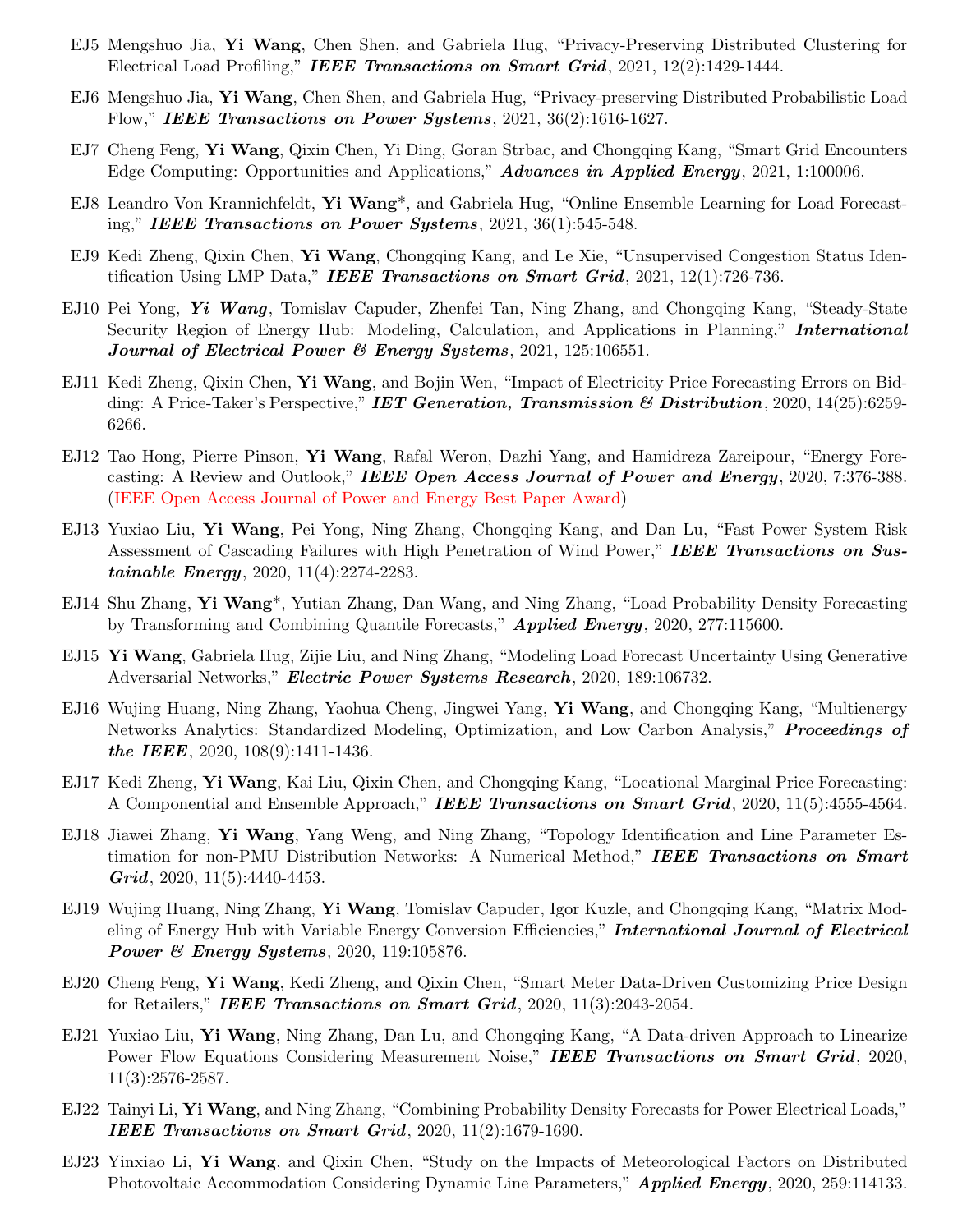- EJ24 Mingyang Sun, Tingqi Zhang, Yi Wang, Goran Strbac, and Chongqing Kang, "Using Bayesian Deep Learning to Capture Uncertainty for Residential Net Load Forecasting," IEEE Transactions on Power Systems, 2020, 35(1):188-201.
- EJ25 Mingyang Sun, Yi Wang, Fei Teng, Yujian Ye, Goran Strbac, and Chongqing Kang, "Clustering-Based Residential Baseline Estimation: A Probabilistic Perspective," IEEE Transactions on Smart Grid, 2019, 10(6):6014-6028.
- EJ26 Yi Wang, Dahua Gan, Ning Zhang, Le Xie, and Chongqing Kang, "Feature Selection for Probabilistic Load Forecasting via Sparse Penalized Quantile Regression," Journal of Modern Power Systems and Clean *Energy*, 2019, 7(5):1200-1209.
- EJ27 Ning Zhang, Jiangnan Cheng, and Yi Wang<sup>\*</sup>, "Probabilistic Optimal Energy Flow of District Multi-energy Systems: An MPLP-based Online Dictionary-Learning Approach," IEEE Transactions on Industrial Informatics, 2019, 15(9):4867-4877.
- EJ28 Yi Wang, Ning Zhang, Yushi Tan, Tao Hong, Daniel Kirschen, and Chongqing Kang, "Combining Probabilistic Load Forecasts," **IEEE Transactions on Smart Grid**, 2019,  $10(4)$ :3664-3674. (ESI Highly Cited Paper)
- EJ29 Yi Wang, Qixin Chen, Tao Hong, and Chongqing Kang, "Review of Smart Meter Data Analytics: Applications, Methodologies, and Challenges," IEEE Transactions on Smart Grid,  $2019, 10(3):3125-3148$ . (ESI Highly Cited Paper, IEEE Transactions on Smart Grid Best Paper Award)
- EJ30 Yi Wang, Qixin Chen, Dahua Gan, Jingwei Yang, Daniel Kirschen, and Chongqing Kang, "Deep Learning-Based Socio-demographic Information Identification from Smart Meter Data," IEEE Transactions on Smart Grid, 2019, 10(3):2593-2602.
- EJ31 Yuxiao Liu, Ning Zhang, Yi Wang, Jingwei Yang, and Chongqing Kang, "Data-Driven Power Flow Linearization: A Regression Approach," IEEE Transactions on Smart Grid, 2019, 10(3):2569-2580.
- EJ32 Yaohua Cheng, Ning Zhang, Yi Wang, Jingwei Yang, Chongqing Kang, Qing Xia, "Modeling Carbon Emission Flow in Multiple Energy Systems," IEEE Transactions on Smart Grid, 2019, 10(4):3562-3574.
- EJ33 Wujing Huang, Ning Zhang, Jingwei Yang, Yi Wang, and Chongqing Kang, "Optimal Configuration Planning of Multi-Energy Systems Considering Distributed Renewable Energy," IEEE Transactions on Smart  $Grid, 2019, 10(2):1452-1464.$
- EJ34 Kedi Zheng, Qixin Chen, Yi Wang, Chongqing Kang, and Qing Xia, "A Novel Combined Data-Driven Approach for Electricity Theft Detection," IEEE Transactions on Industrial Informatics, 2019, 15(3):1809-1819.
- EJ35 Yi Wang, Dahua Gan, Mingyang Sun, Ning Zhang, and Chongqing Kang, "Probabilistic Individual Load Forecasting Using Pinball Loss Guided LSTM," **Applied Energy**, 2019, 235: 10-20. (ESI Highly Cited Paper, Applied Energy Highly Cited Research Paper Award)
- EJ36 Mingyang Sun, Yi Wang, Goran Strbac, and Chongqing Kang, "Probabilistic Peak Load Estimation in Smart Cities Using Smart Meter Data," IEEE Transactions on Industrial Electronics, 2019, 66(2): 1608-1618.
- EJ37 Yi Wang, Ning Zhang, Chongqing Kang, and Qing Xia, "Standardized Matrix Modeling of Multiple Energy Systems," IEEE Transactions on Smart Grid, 2019, 10(1): 257-270. (ESI Highly Cited Paper)
- EJ38 Yi Wang, Qixin Chen, Ning Zhang, and Yishen Wang, "Conditional Residual Modeling for Probabilistic Load Forecasting," **IEEE Transactions on Power Systems**, 2018, 33(6): 7327-7330.
- EJ39 Yi Wang, Ning Zhang, Qixin Chen, Daniel Kirschen, Pan Li, and Qing Xia, "Data-Driven Probabilistic Net Load Forecasting with High Penetration of Behind-the-Meter PV," IEEE Transactions on Power **Systems**, 2018, 33(3): 3255-3264. (**ESI Highly Cited Paper**)
- EJ40 Yi Wang, Qixin Chen, Mingyang Sun, Chongqing Kang and Qing Xia, "An Ensemble Forecasting Method for the Aggregated Load with Subprofiles," **IEEE Transactions on Smart Grid**, 2018, 9(4): 3906-3908.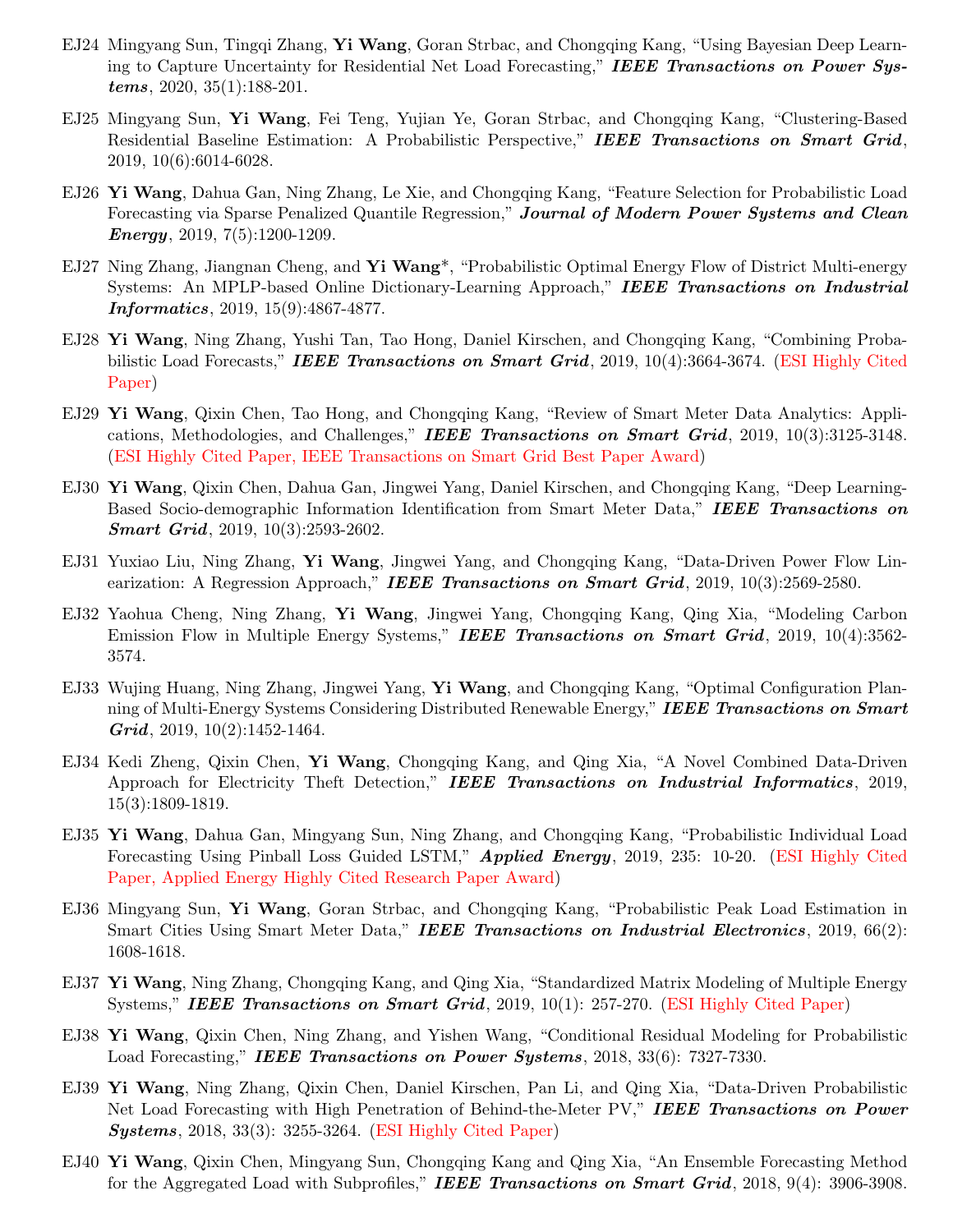- EJ41 Yi Wang, Ning Zhang, Chongqing Kang, Miao Miao, Rui Shi, and Qing Xia, "An Efficient Approach to Power System Uncertainty Analysis with High-Dimensional Dependencies," IEEE Transactions on **Power Systems**, 2018, 33(3): 2984-2994. (ESI Highly Cited Paper)
- EJ42 Yi Wang, Jiangnan Chen, Ning Zhang, and Chongqing Kang, "Automatic and Linearized Modeling of Energy Hub and Its Flexibility Analysis," **Applied Energy**, 2018, 211: 705-714.
- EJ43 Yi Wang, Ning Zhang, Zhenyu Zhuo, Chongqing Kang, and Daniel Kirschen, "Mixed-Integer Linear Programming Based Optimal Configuration Planning for Energy Hub: Starting from Scratch,"  $Applied Energy$ , 2018, 210: 1141-1150. (ESI Highly Cited Paper)
- EJ44 Chongqing Kang, Yi Wang, Yusheng Xue, Gang Mu, and Ruijin Liao, "Big Data Analytics in China's Electric Power Industry: Modern Information, Communication Technologies, and Millions of Smart Meters," IEEE Power and Energy Magazine,  $2018, 16(3)$ : 54-65.
- EJ45 Dahua Gan, Yi Wang, Shuo Yang, and Chongqing Kang, "Embedding Based Quantile Regression Neural" Network for Probabilistic Load Forecasting," Journal of Modern Power Systems and Clean Energy, 2018, 6(2): 1-11
- EJ46 Jiangqiang Miao, Ning Zhang, Chongqing Kang, Jianxiao Wang, Yi Wang, and Qing Xia, "Steady-state Power Flow Model of Energy Router Embedded AC Network and Its Application in Optimizing Power System Operation," IEEE Transactions on Smart Grid, 2018,9(5):4828-4837.
- EJ47 Yi Wang, Qixin Chen, Chongqing Kang, and Qing Xia, "Sparse and Redundant Representations-Based Smart Meter Data Compression and Pattern Extraction," IEEE Transactions on Power Systems, 2017, 32(3): 2142-2151.
- EJ48 Yi Wang, Ning Zhang, Qixin Chen, Jingwei Yang, Chongqing Kang, Junhui Huang, "Dependent Discrete Convolution Based Probabilistic Load Flow for Active Distribution System," IEEE Transactions on Sustainable Energy, 2017, 8(3): 1000-1009.
- EJ49 Yi Wang, Ning Zhang, Hai Li, Jingwei Yang, Chongqing Kang, "Linear Three-Phase Power Flow for Unbalanced Active Distribution Network with PV Nodes," CSEE Journal of Power and Energy Systems , 2017, 3(3): 321-324.
- EJ50 Dahua Gan, Yi Wang, Ning Zhang, and Wenjun Zhu, "Enhancing Short-term Probabilistic Residential Load Forecasting with Quantile Long-short-term Memory," The Journal of Engineering, 2017, 2017(14): 2622-2627.
- EJ51 Yi Wang, Qixin Chen, Chongqing Kang, and Qing Xia, "Clustering of Electricity Consumption Behavior Dynamics Toward Big Data Applications," **IEEE Transactions on Smart Grid**, 2016, 7(5): 2437-2447.
- EJ52 Yi Wang, Qixin Chen, Chongqing Kang, Mingming Zhang, Ke Wang, and Yun Zhao, "Load Profiling and Its Application to Demand Response: A Review," Tsinghua Science and Technology, 2015, 20(2): 117-129.
- EJ53 Yi Wang, Ning Zhang, Chongqing Kang, Qianyao Xu, "Ordinal Optimization Theory Based Planning for Clustered Wind Farms Considering the Capacity Credit," Journal of Electrical Engineering & Technology, 2015, 10(5): 1903-1939.

#### Chinese Journal Papers

- CJ1 Chenyu Zhou, Cheng Feng, and **Yi Wang**<sup>\*</sup>, "Demand Response of 5G Communication Base Stations Based on Admission Control of Mobile Users," **Proceedings of the CSEE**,  $2021$ ,  $41(16)$ :5452-5461. (In Chinese)
- CJ2 Ning Zhang, Jingwei Yang, Yi Wang, Qixin Chen, Chongqing Kang, "5G Communication for Ubiquitous Power Internet of Things: Technical Principles and Typical Applications," **Proceedings of the CSEE**, 2019, 39(14):4015-4025. (In Chinese)
- CJ3 Yi Wang, Qixin Chen, Ning Zhang, Cheng Feng, Fei Teng, Mingyang Sun, Chongqing Kang, "Fusion of the 5G Communication and the Ubiquitous Electric Internet of Things: Application Analysis and Research Prospects," **Power System Technology**, 2019,  $43(5):1575-1585$ . (In Chinese)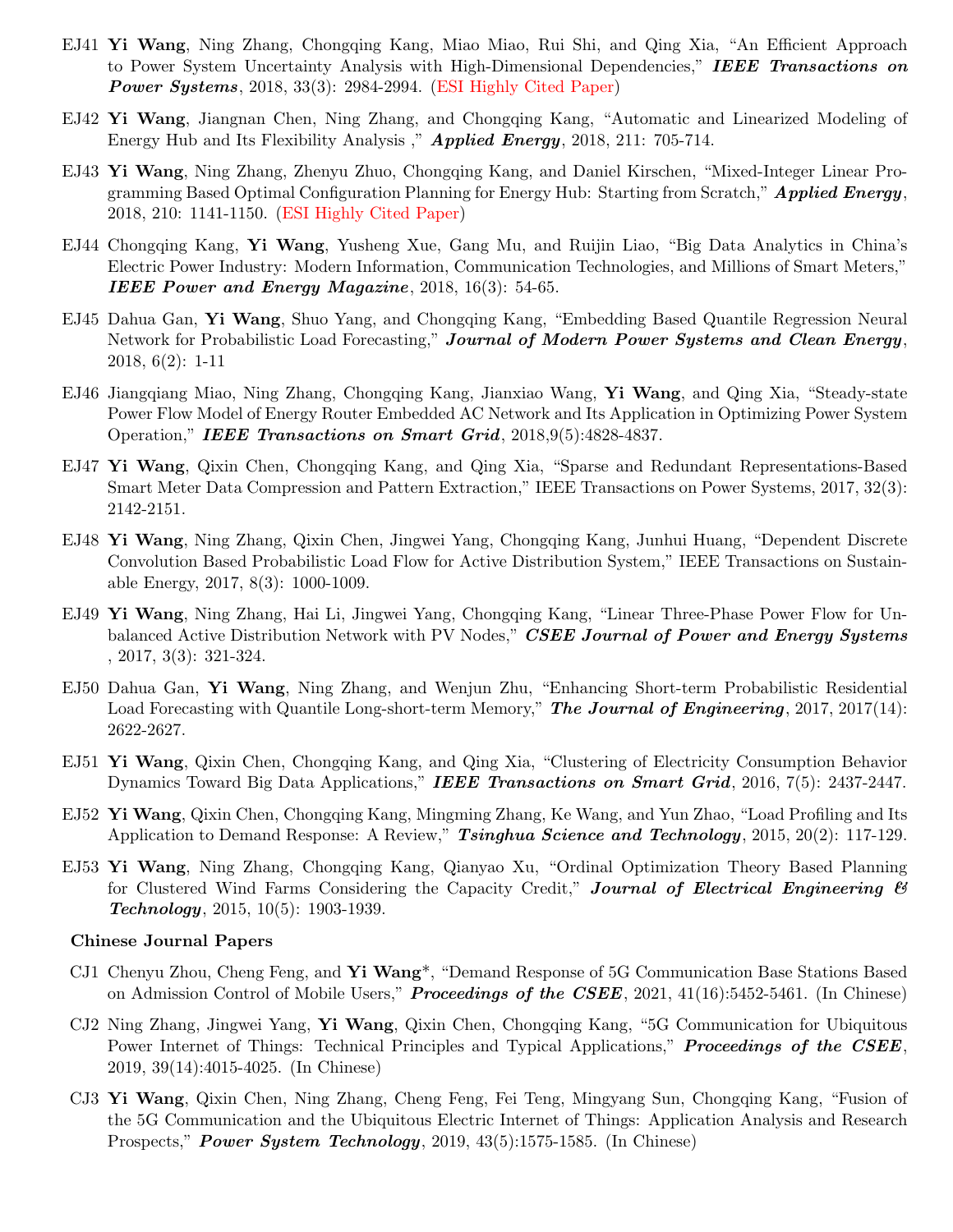- CJ4 Yi Wang, Ning Zhang, Chongqing Kang, Weiming Xi, Molin Huo, "Electrical Consumer Behavior Model: Basic Concept and Research Framework," Transactions on China Electrotechnical Society, 2019, 34(10):2056-2068. (In Chinese)
- CJ5 Yi Wang, Ning Zhang, and Chongqing Kang, "Low-Rank Matrix Factorization to Bad Data Identification and Recovering for Bus Load," **Power System Technology**, 2017, 41(6): 1972-1979. (In Chinese)
- CJ6 Ning Zhang, Yi Wang, Ning Zhang, Chongqing Kang, Jiangnan Cheng, Dawei He, "Blockchain Technique in the Energy Internet: Preliminary Research Framework and Typical Applications," **Proceedings of the** CSEE, 2016, 36(15):4011-4022. (In Chinese)
- CJ7 Wenjun Zhu, Yi Wang, Min Luo, Guoying Lin, Jiangnan Cheng, and Chongqing Kang, "A Distributed Clustering Algorithm Oriented Towards Awareness of Electricity Consumption Characteristics of Massive Consumer," **Automation of Electric Power Systems**, 2016,  $40(12):21-27$ . (In Chinese)
- CJ8 Yi Wang, Ning Zhang, and Chongqing Kang, "Review and Prospect of Optimal Planning and Operation of Energy Hub in Energy Internet," **Proceedings of the CSEE**, 2015, 35(22): 5669-5681. (In Chinese)

#### Conference Papers

- C1 Yi Wang, Leandro Von Krannichfeldt, and Gabriela Hug, "Probabilistic Aggregated Load Forecasting with Fine-grained Smart Meter Data," 2021 IEEE PowerTech, June, 2021.
- C2 Hai Li, Yi Wang, Ning Zhang, Genghe Zhang, and Xu Tian, "Aggregate Model of Massive Distributed Energy Storage for Power System Operation," 2019 IEEE ISGT Europe, Novermber, 2019.
- C3 Wujing Huang, Yi Wang, Ning Zhang, Chongqing Kang, Weimin Xi, and Molin Huo, "Fast Multi-Energy Systems Reliability Evaluation Using Multi-Parametric Linear Programming," 2019 IEEE Power  $\mathcal{B}$  Energy Society General Meeting (PESGM), August, 2019.
- C4 Kedi Zheng, Yi Wang, Qixin Chen, and Dan Lu, "Multi-Objective Power Network Partition: Finding the Pareto Frontier," 2019 IEEE Power & Energy Society General Meeting (PESGM), August, 2019.
- C5 Kedi Zheng, Yi Wang, Qixin Chen, et al., "Multidimensional Smart Meter Data Analytics based on Sparse Representation Technique," The 11th Mediterranean Conference on Power Generation, Transmission, Distribution and Energy Conversion, Novermber, 2018.
- C6 Jiawei Zhang, Yi Wang, Mingyang Sun et al., "Constructing Probabilistic Load Forecast From Multiple Point Forecasts: A Bootstrap Based Approach," IEEE Innovative Smart Grid Technologies - Asia (ISGT Asia), Novermber, 2018.
- C7 Kedi Zheng, Yi Wang, Qixin Chen, et al., "Electricity Theft Detecting Based on Density-Clustering Method," IEEE PES Innovative Smart Grid Technologies - Asia, December, 2017.
- C8 Yi Wang, Qixin Chen, Chongqing Kang, et al., "Residential Smart Meter Data Compression and Patterns Extraction via Non-negative K-SVD," IEEE Power & Energy Society General Meeting (PESGM), July, 2016.
- C9 Yi Wang, Qixin Chen, Chongqing Kang, et al., "Linear Optimization for Active Distribution Systems Operation Considering Demand Response Mismatch," CIGRE Session, August, 2016.
- C10 Jiangnan Cheng, Ning Zhang, Yi Wang, et al., "Evaluating the Spatial Correlations of Multi-Area Load Forecasting Errors," International Conference on Probabilistic Methods Applied to Power Systems  $(PMAPS)$ , July, 2016.
- C11 Qi Zeng, Ning Zhang, Yi Wang, et al., "An Optimum Regression Approach for Analyzing Weather Influence on the Energy Consumption," International Conference on Probabilistic Methods Applied to Power Systems (PMAPS), July, 2016.

#### INVITED TALKS

T1 29 June 2021, "Probabilistic Aggregated Load Forecasting with Fine-grained Smart Meter Data", 2021 IEEE PowerTech, online.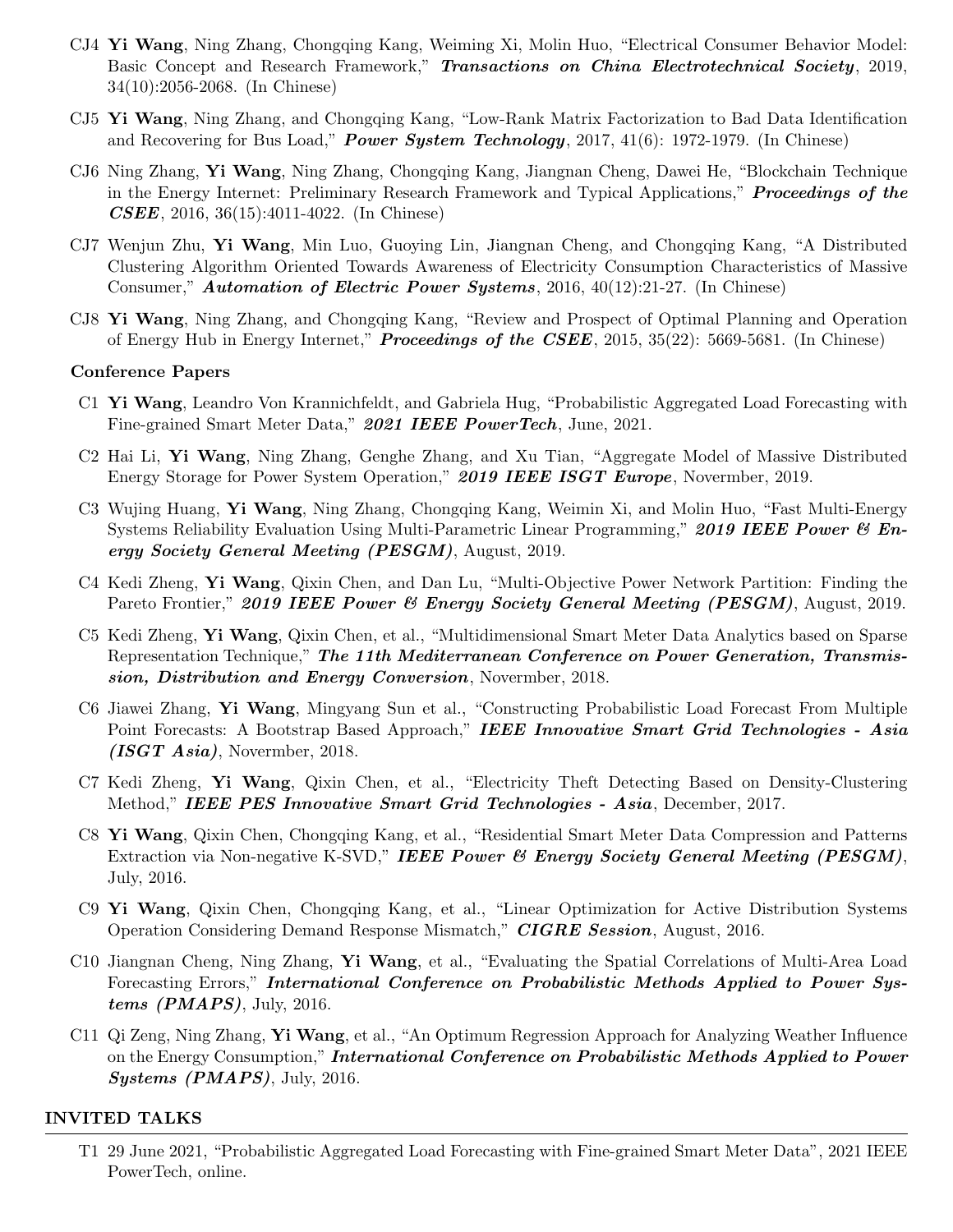- T2 9 June 2021, "Federated Learning and Its Applications in Smart Grid", Department of Electrical and Electronic Engineering, Imperial College London, online.
- T3 18 May 2021, "Data Analytics for Digitalized Power and Energy Systems", Department of Electrical and Electronic Engineering, University of Hong Kong, online.
- T4 16 May 2021, "Big data analytics for smart power distribution and consumption under digital transformation", The 16th China Electrotechnical Society Youth Cloud Salon, online.
- T5 21 Feb. 2021, "Smart Meter Data-Driven Load Forecasting and Price Design in the Retail Market", Graduate Seminar, Program in Electrical and Computer Engineering (ECE) , King Abdullah University of Science and Technology (KAUST), online.
- T6 3 Feb. 2021, "Data Analytics for Digitalized Power and Energy Systems", Department of Mechanical and Automation Engineering, Chinese University of Hong Kong, online.
- T7 13 Dec. 2020, "Research and Prospects on Probabilistic Load Forecasting (In Chinese)", Advanced Seminar on Power System Load Forecasting Technology, China Agricultural University, Beijing China.
- T8 25 Nov. 2020, "Aggregated load forecasting with fine-grained smart meter data: An ensemble learning approach", 2020 IEEE Sustainable Power and Energy Conference (iSPEC), Chengdu, China.
- T9 2 Jul. 2020, "Modeling Load Forecast Uncertainty Using Generative Adversarial Networks", 2020 Power Systems Computation Conference (PSCC), online.
- T10 21 April 2020, "Data Analytics for Smart Power and Energy Systems", Department of Electrical Engineering, University of Sydney, online.
- T11 28 Jan. 2020, "Data Analytics for Smart Power and Energy Systems", Department of Electrical and Electronic Engineering, University of Melbourne, online.
- T12 20 Nov. 2019, "Data Analytics, Forecasting, and Optimization of Smart Power and Energy Systems", Department of Industrial Engineering and Management, Peking University, Beijing, China.
- T13 8 Aug. 2019, "Combining Probabilistic Load Forecasts", 2019 IEEE Power & Energy Society General Meeting, Atlanta, US.
- T14 6 Aug. 2019, "Personalized Price Design in Retail Market using Smart Meter Data", 2019 IEEE Power & Energy Society General Meeting, Atlanta, US.
- T15 17 Jan. 2019, "Big Data Analytics for Distribution Systems and Electrical Consumers", Department of Electrical Engineering, Sichuan University, Chengdu, China.
- T16 16 Jan. 2019, "Big Data Analytics for Distribution Systems and Electrical Consumers", Department of Electrical Engineering, Chongqing University, Chongqing, China.
- T17 22 Oct. 2018, "Smart Meter Data Analytics for Consumer Behavior Modeling", The 2nd IEEE Conference on Energy Internet and Energy System Integration (EI2), Beijing, China.
- T18 6 Sept. 2018, "Matrix Modeling of Multiple Energy Systems and Smart Meter Data Analytics", Power Systems Laboratory, ETH, Zurich, Switherland.
- T19 21 June 2018, "Energy Internet: A Tri-level Perspective", Smart Grid Operation & Control Center, Huazhong University of Science and Technology, Wuhan, China.
- T20 18 May 2018, "Probabilistic Short-term Load Forecasting", THU-NTNU Joint Seminar, Tsinghua University, Beijing, China.
- T21 12 May 2018, "Big Data Analytics in the Demand Side of Power System", Tsinghua-IET Electrical Engineering Academic Forum (2018), Tsinghua University Sanbao Academic Base, Beijing, China.
- T22 10 Apr. 2018, "Probabilistic Short-Term Load Forecasting", Renewable Energy Analysis (REAL) Lab, University of Washington, Seattle, US.